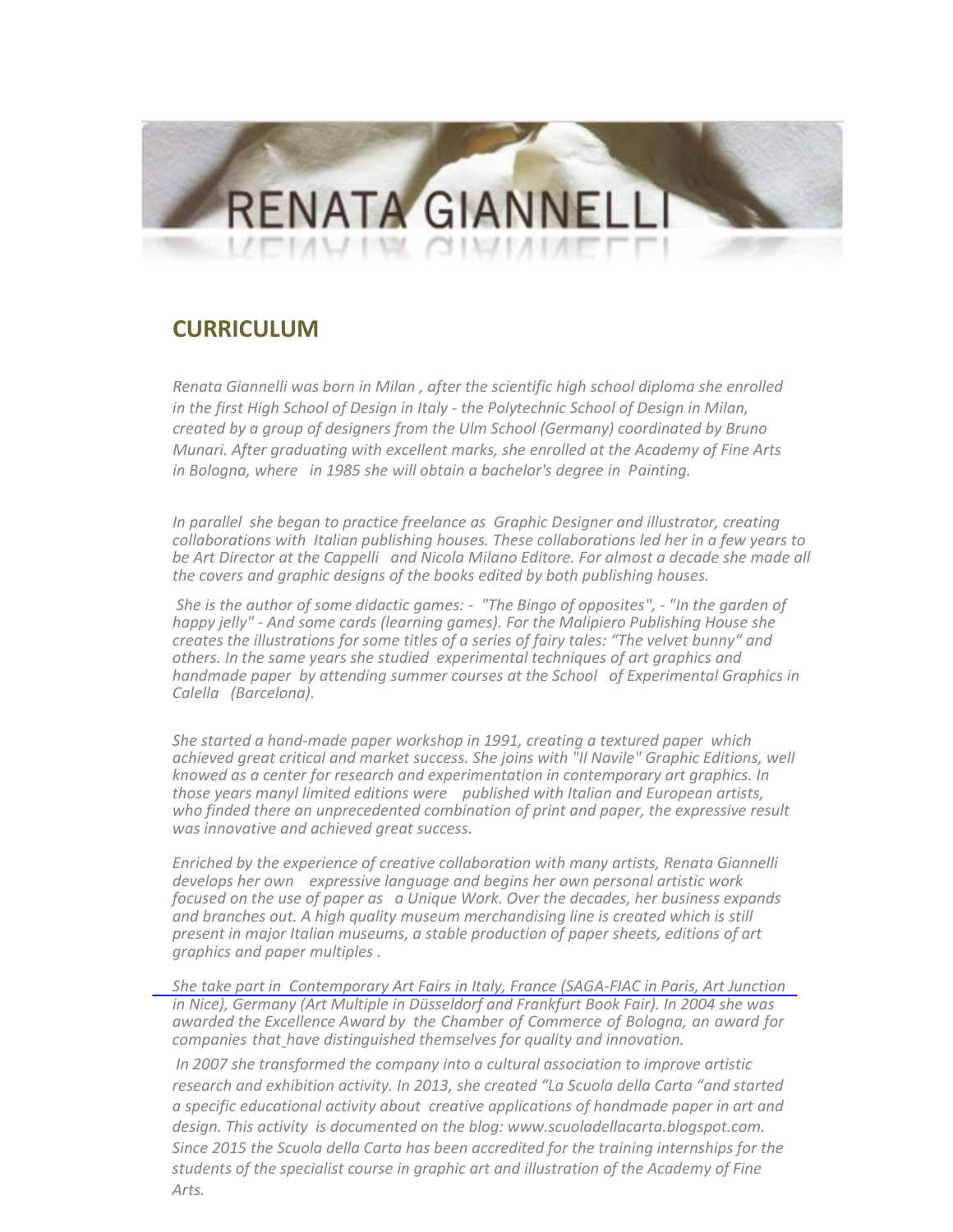*She holds a course at the Accademy of Fine Art named "paper as a creative matter".*

*In 2017 designed and printed a collection for Interior Design commissioned and marketed exclusively by Top Art [: https://www.art-plus.it/collezione\\_prestige/](https://www.art-plus.it/collezione_prestige/)*

*She is the art director of the BO it! International Illustration Competition.*

*www.bo-it.org*

*In 2020 the laboratory merged into the Social Cooperative Arti e Mestieri of Bologna which deals with the treatment of mental illnesses through art.*

## *EXHIBITION*

*'85-Installation - Bentivoglio Castle (BO) - solo exhibition '86 -Siena- Palazzo del Comune- Engraving exhibition '86 - Barcelona (Spain) - International exhibition of illustration for children '87 - Galleria Il Graffio - Bologna. Exhibition of engravings '87 - Philadelphia (USA) - Biennial of Graphic Art '87 - Gallery Q Bò - Bologna. Installations '87 - Palazzo Re Enzo. Biennial of young artists '90 - Arte Fiera,Contemporary Art Fair, Bologna '91 - The Artist's Charter, Belgioioso Castle, Pavia. solo exhibition '91 - Studio Virando, Turin – solo exhibition '91- Arte Fiera, Bologna – solo exhibition '92- Arte Fiera, Bologna-solo exhibition '93 - Joannart Gallery, Vicenza. '93 - Arte Fiera, Bologna-solo exhibition '94 - Joannart Gallery, Vicenza. '94- " la carta dell'artista", Castello del Belgioioso, Pavia. '95 / '96 / '97 - Arte Fiera, Bologna-solo shows '97 - Saga, Paris. Solo show '97 Art Jonction, Nice. Solo show '97 - Art Multiple, Düsseldorf. Solo show '98 - Arte Fiera, Bologna. Solo show '98 -Art Multiple-Innsbruck. Solo show '98 - Frankfurt Book Fair,. Solo show '99 - Arte Fiera, Bologna. Solo show '99 - Niagara Gallery, Düsseldorf. Solo show '00 - Gallery 454, Detroit (USA). Solo show '00 - Parker-Herzogenaurach Gallery, Nuremberg (G). Solo show '00 - König Gallery - Grossostheim, Frankfurt (G). Solo show '00 - Arte Fiera, Bologna. Solo show '01 - Castello del Verginese, Ferrara. Solo show '01 - Arte Fiera, Bologna. Solo show '01 - Gallery 454, Detroit USA. Solo show '02 / '03 - Arte Fiera, Bologna. Solo show '04 - Alba Gallery, Brescia. Solo show '04 - Arte Fiera, Bologna. Solo show '04 - Wondecammer Gallery, Bergamo. Solo show '05 - Jewelery Museum, Como. Solo show '05 – Graphic Arts Fair, New York. Solo show '06 - Petit Prince Gallery, Ravello. Solo show '07 - Wondercammer Gallery, Bergamo. Solo show '08 - Salone del Mobile, Florence. Solo show '09 - Artelibro, Bologna. Solo show '09 - Alba Arte, Brescia. Solo show '10 – Arte Fiera, Bologna. Solo show '10 - ArteLibro, Bologna. Solo show '11 - Salone del Mobile in Florence. Solo show '11 - Atelier Gallery, S. Giovanni in Persiceto (BO). Solo show*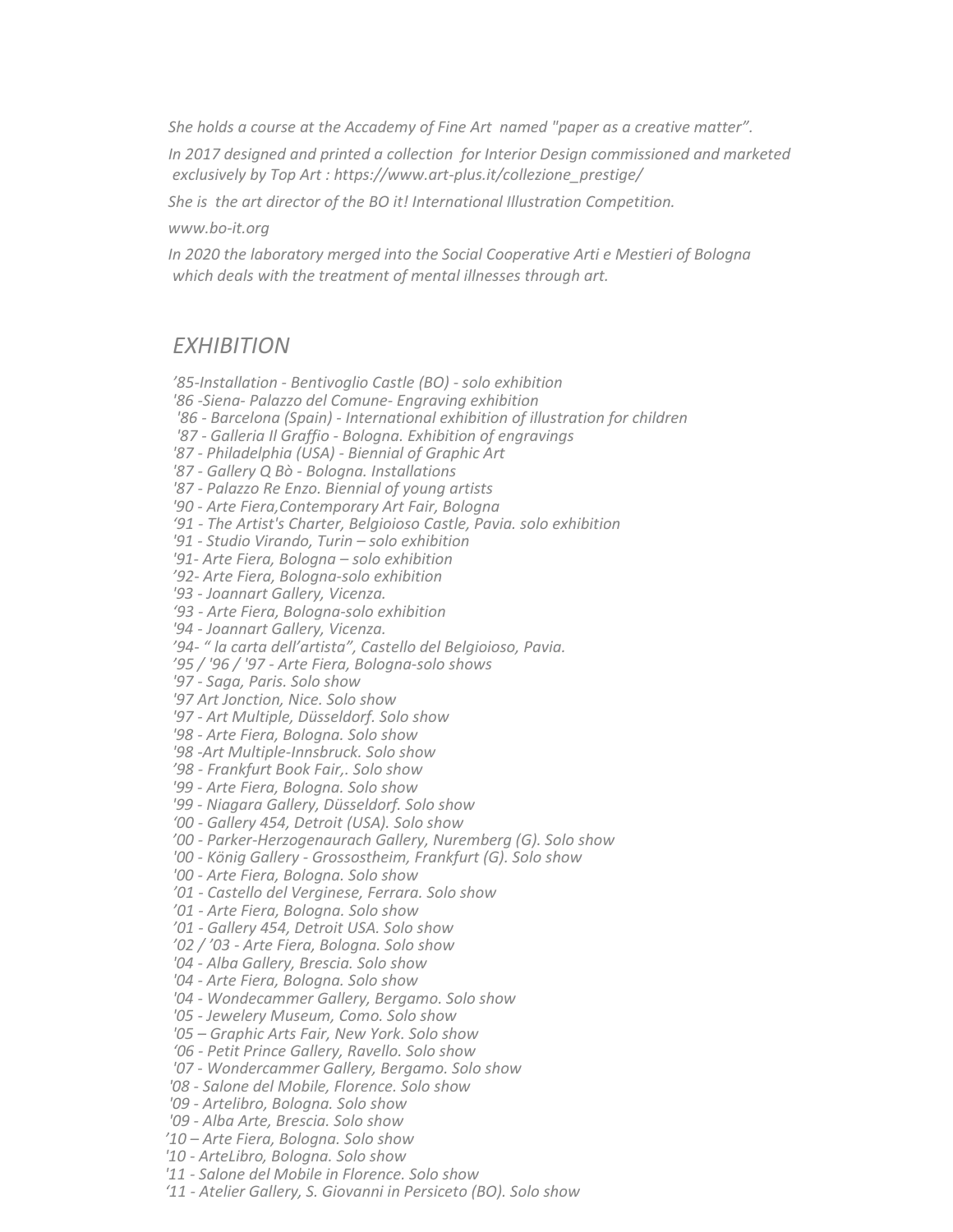- *'11 - Petit Prince Gallery, Ravello. Solo show*
- *'11 - ArteLIbro, Bologna. Solo show*
- *'12 - "Image" Contemporary Art Fair - Forlì. Solo show*
- *'12 - Reggio Emilia Contemporary Art Fair. Solo show*
- *'13 - Reverberi Arte Gallery, Lugano. Solo show*
- *'13 - Liberbook, Palazzo della Pilotta, Parma. Solo show*
- *'14 - Artelibro, Bologna. Solo show*
- *'14 - Petit Prince Gallery , Ravello (Naples). Solo show*
- *'15 - Work in progress: collective exhibition by 'La Scuola della Carta', Civoco32, Bologna*
- *'15 - Installation for " Performigration" project by the Alma Mater Studiorum of Boloogna*
- *'15 - Environmental work at the Biografilm Film Festival of Bologna*
- *'17 - 'Assonanze', Art City Night, Bologna. Solo show*
- *'18- Millennium Gallery,Bologna. Collective exhibition*
- *'19-Millennium Gallery. Collective exhibition*
- *'20- Poly Gallery, Karlsrue (G). Collective exhibition*
- *'20-Paper Artist's book, Ellora Atelie,Sao Paolo, Brasil.Collective exhibition*